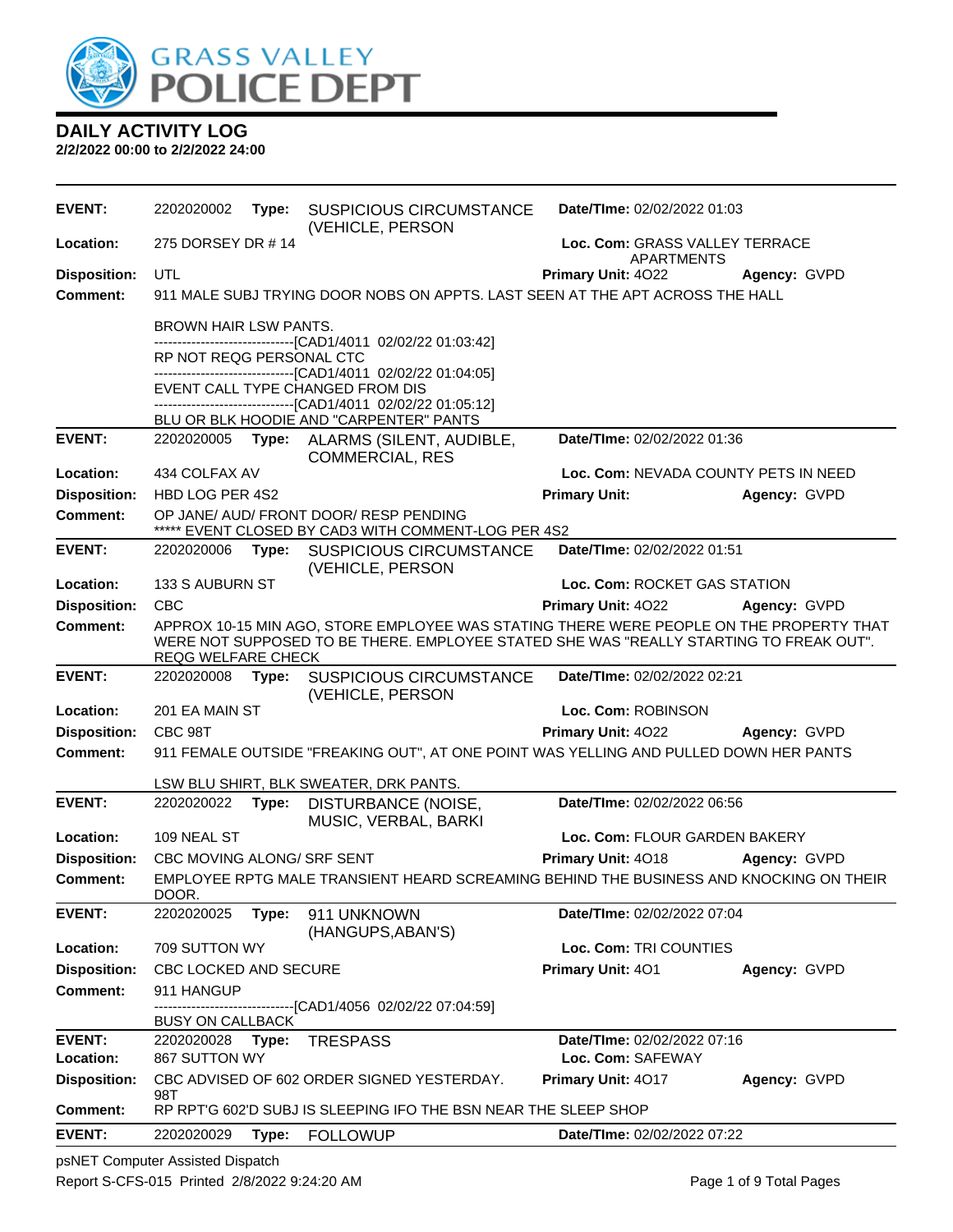

| Location:           | 358 MILL ST # 2                  |                                                                                                                                                                                                             | Loc. Com:                            |              |
|---------------------|----------------------------------|-------------------------------------------------------------------------------------------------------------------------------------------------------------------------------------------------------------|--------------------------------------|--------------|
| <b>Disposition:</b> | <b>CBC</b>                       |                                                                                                                                                                                                             | Primary Unit: 401                    | Agency: GVPD |
| <b>Comment:</b>     | CASE G2200288                    | RP RPT'G THE J IS C4 WITH CHP IN BIG SUR                                                                                                                                                                    |                                      |              |
| <b>EVENT:</b>       | 2202020032                       | <b>Type: SUBJECT STOP</b>                                                                                                                                                                                   | Date/TIme: 02/02/2022 07:28          |              |
| <b>Disposition:</b> | <b>CBC</b>                       |                                                                                                                                                                                                             | Primary Unit: 4017                   | Agency: GVPD |
| <b>Comment:</b>     |                                  |                                                                                                                                                                                                             |                                      |              |
| <b>EVENT:</b>       | 2202020035                       | Type: SUBJECT STOP                                                                                                                                                                                          | Date/TIme: 02/02/2022 07:46          |              |
| Location:           | 1219 SUTTON WY                   |                                                                                                                                                                                                             | Loc. Com: KNIGHTS PAINT 530 273 6401 |              |
| <b>Disposition:</b> | RPT CITED FOR 64                 |                                                                                                                                                                                                             | <b>Primary Unit: 4017</b>            | Agency: GVPD |
| Case No:            | G2200289                         |                                                                                                                                                                                                             |                                      |              |
| Comment:            | OW <sub>3</sub>                  |                                                                                                                                                                                                             |                                      |              |
|                     |                                  | -------------------------------[CAD3/3980_02/02/22_07:46:49]<br>EVENT LOCATION CHANGED FROM 1219 SUTTON WY<br>--------------------------------[CAD3/3980_02/02/22_08:16:15]                                 |                                      |              |
|                     |                                  | ISSUED CASE# G2200289 FOR AGENCY GVPD by UNIT 4O17                                                                                                                                                          |                                      |              |
| <b>EVENT:</b>       | 2202020044 Type: INFORMATION     |                                                                                                                                                                                                             | Date/TIme: 02/02/2022 08:30          |              |
| Location:           | 1219 SUTTON WY                   |                                                                                                                                                                                                             | Loc. Com: KNIGHTS PAINT 530 273 6401 |              |
| <b>Disposition:</b> | <b>RPT</b>                       |                                                                                                                                                                                                             | <b>Primary Unit: 4017</b>            | Agency: GVPD |
| Case No:            | G2200290                         |                                                                                                                                                                                                             |                                      |              |
| <b>Comment:</b>     |                                  | -------------------------------[CAD3/3980 02/02/22 08:30:13]                                                                                                                                                |                                      |              |
|                     |                                  | ISSUED CASE# G2200290 FOR AGENCY GVPD by UNIT 4O17<br>--------------------------------[CAD3/3980 02/02/22 08:30:23]                                                                                         |                                      |              |
|                     |                                  | EVENT LOCATION CHANGED FROM 1219 SUTTON WY                                                                                                                                                                  |                                      |              |
|                     | EVENT CALL TYPE CHANGED FROM CPA | -------------------------------[CAD3/3980 02/02/22 08:30:42]                                                                                                                                                |                                      |              |
| <b>EVENT:</b>       | 2202020052 Type: 911 UNKNOWN     |                                                                                                                                                                                                             | Date/TIme: 02/02/2022 08:55          |              |
|                     |                                  | (HANGUPS, ABAN'S)                                                                                                                                                                                           |                                      |              |
| Location:           | 154 SCANDLING AV                 |                                                                                                                                                                                                             | Loc. Com: STREAMLINE CONSTRUCTION    |              |
| <b>Disposition:</b> | CBC <sub>C4</sub>                |                                                                                                                                                                                                             | Primary Unit: 4018                   | Agency: GVPD |
| <b>Comment:</b>     | 911 ABANDON                      |                                                                                                                                                                                                             |                                      |              |
|                     | NEG ANSWER ON CALLBACK           | -------------------------------[CAD1/4056 02/02/22 08:56:17]                                                                                                                                                |                                      |              |
| <b>EVENT:</b>       |                                  | 2202020061 Type: VEH CITES, VIN, TOWS, DUI                                                                                                                                                                  | Date/TIme: 02/02/2022 09:20          |              |
| Location:           | SO AUBURN ST/TINLOY ST           |                                                                                                                                                                                                             | Loc. Com: PUBLIC LOT                 |              |
| <b>Disposition:</b> | <b>INF LOG PER 4S5</b>           |                                                                                                                                                                                                             | <b>Primary Unit:</b>                 | Agency: GVPD |
| Comment:            |                                  | RP RPTG TAN/BRO MERCURY LP 3TGN452 HAS A FLAT TIRE AND THEY ARE UNABLE TO GET THE PARKING<br>METER TO TAKE THEIR MONEY. WILL BE BACK FOR IT THIS AFTERNOON.<br>---------------[CAD3/3980_02/02/22_09:24:54] |                                      |              |
|                     | 4S5 ADVISED                      | ***** EVENT CLOSED BY CAD1 WITH COMMENT-LOG PER 4S5                                                                                                                                                         |                                      |              |
| <b>EVENT:</b>       | 2202020066                       | Type: COMMUNITY POLICING<br><b>ACTION</b>                                                                                                                                                                   | Date/TIme: 02/02/2022 09:39          |              |
| <b>Disposition:</b> | <b>CBC</b>                       |                                                                                                                                                                                                             | Primary Unit: 402                    | Agency: GVPD |
| <b>Comment:</b>     |                                  |                                                                                                                                                                                                             |                                      |              |
| <b>EVENT:</b>       | 2202020067<br>Type:              | <b>TRAFFIC ACCIDENT</b>                                                                                                                                                                                     | Date/TIme: 02/02/2022 09:42          |              |
| Location:           | 135 BENNETT ST                   |                                                                                                                                                                                                             | Loc. Com:                            |              |
| <b>Disposition:</b> | <b>RPT</b>                       |                                                                                                                                                                                                             | Primary Unit: 401                    | Agency: GVPD |
| Case No:            | G2200291                         |                                                                                                                                                                                                             |                                      |              |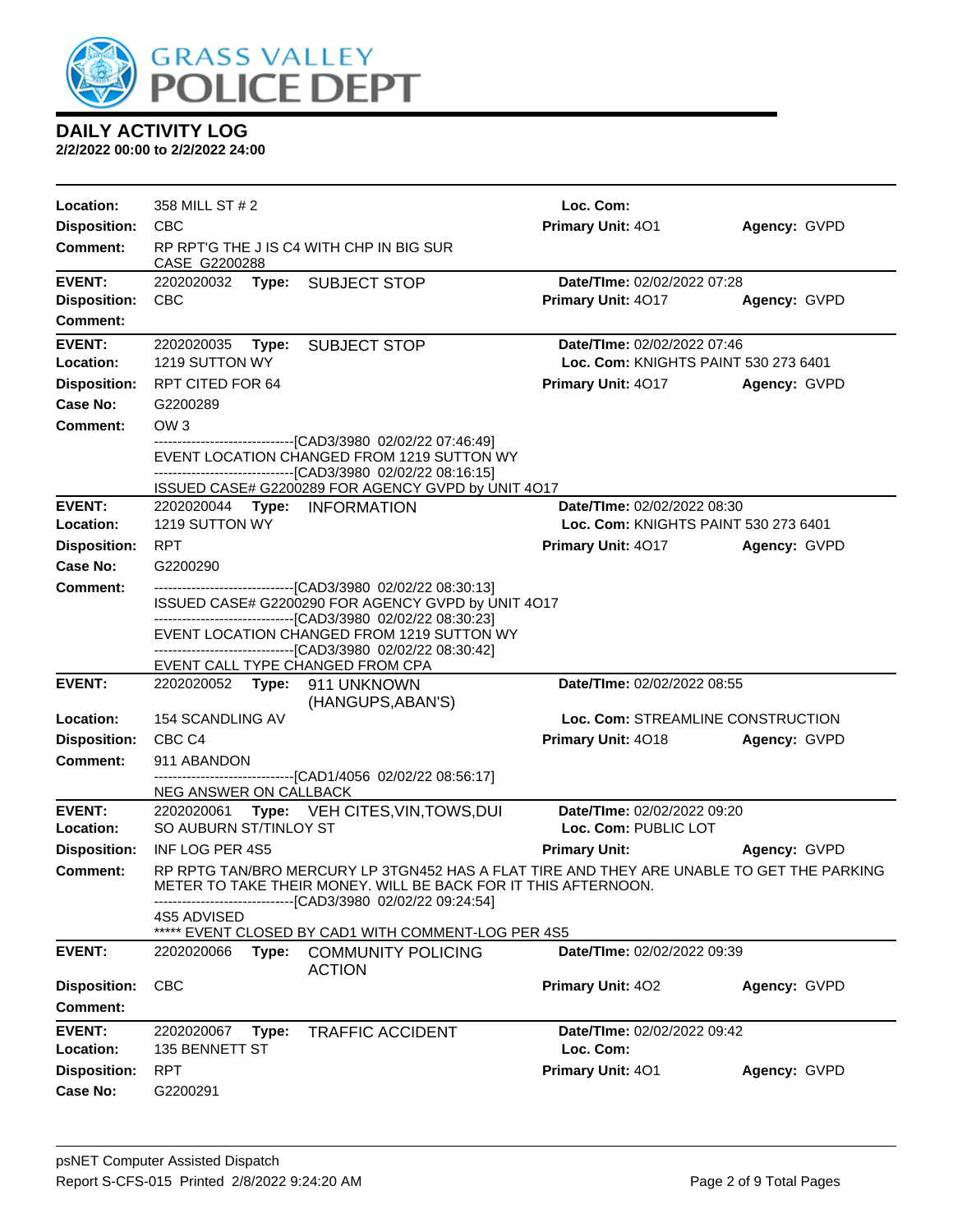

**2/2/2022 00:00 to 2/2/2022 24:00**

| <b>Comment:</b>            | 911 RPT'G 1182, NOT BLKING<br>WHI CHEV TAHOE 7MYF311<br><b>BLU SATURN 7CIE719</b> |       |                                                                                                                                                          |                                          |                                 |
|----------------------------|-----------------------------------------------------------------------------------|-------|----------------------------------------------------------------------------------------------------------------------------------------------------------|------------------------------------------|---------------------------------|
|                            |                                                                                   |       | -------------------------------[CAD1/4056 02/02/22 09:42:51]<br>ADD 911 FROM OTHER HALF REQ RPT                                                          |                                          |                                 |
|                            | 1039 CALFIRE C2                                                                   |       | -------------------------------[CAD3/3980_02/02/22_09:51:09]                                                                                             |                                          |                                 |
|                            |                                                                                   |       | --------------------------------[CAD3/3980_02/02/22 10:09:47]<br>ISSUED CASE# G2200291 FOR AGENCY GVPD by UNIT 4O1                                       |                                          |                                 |
| <b>EVENT:</b>              |                                                                                   |       | 2202020078 Type: TRAFFIC (DUI, PARKING,                                                                                                                  | Date/TIme: 02/02/2022 10:14              |                                 |
|                            |                                                                                   |       | SPEED, HAZ                                                                                                                                               |                                          |                                 |
| Location:                  | 49/20 RAMP STATE/BRUNSWICK RD                                                     |       |                                                                                                                                                          | Loc. Com: SB                             |                                 |
| <b>Disposition:</b>        | <b>HBD</b>                                                                        |       |                                                                                                                                                          | <b>Primary Unit:</b>                     | Agency: GVPD                    |
| <b>Comment:</b>            | <b>BRO HOODIE AND JEANS</b>                                                       |       | 911 RPT'G MALE J WALKING ON THE HIGHWAY                                                                                                                  |                                          |                                 |
|                            |                                                                                   |       | -------------------------------[CAD1/4056_02/02/22 10:15:12]                                                                                             |                                          |                                 |
|                            | CHP LOG 349                                                                       |       | -------------------------------[CAD3/3980 02/02/22 10:15:47]                                                                                             |                                          |                                 |
|                            | VOICED<br>***** EVENT CLOSED BY CAD3                                              |       |                                                                                                                                                          |                                          |                                 |
| <b>EVENT:</b><br>Location: | 988 MCCOURTNEY RD                                                                 |       | 2202020079 Type: TRAFFIC ACCIDENT                                                                                                                        | Date/TIme: 02/02/2022 10:14<br>Loc. Com: |                                 |
| <b>Disposition:</b>        | <b>RPT</b>                                                                        |       |                                                                                                                                                          | Primary Unit: 4018                       | Agency: GVPD                    |
| Case No:                   | G2200292                                                                          |       |                                                                                                                                                          |                                          |                                 |
| Comment:                   |                                                                                   |       | 911 POSTAL WORKER VEH WAS HIT BY ANOTHER VEH, UNK DESC, RP NOT ONSCENE, NEG MEDICAL<br>------------------------------[CAD3/3980 02/02/22 10:16:00]       |                                          |                                 |
|                            | VOICED                                                                            |       |                                                                                                                                                          |                                          |                                 |
|                            |                                                                                   |       | -------------------------------[CAD3/3980 02/02/22 10:28:37]<br>ISSUED CASE# G2200292 FOR AGENCY GVPD by UNIT 4O18                                       |                                          |                                 |
| <b>EVENT:</b>              |                                                                                   |       | 2202020080 Type: WELFARE CHECK                                                                                                                           | Date/TIme: 02/02/2022 10:18              |                                 |
| Location:                  | 1019 LAUREL LN                                                                    |       |                                                                                                                                                          | Loc. Com:                                |                                 |
| <b>Disposition:</b>        | CBC THEY ARE C4                                                                   |       |                                                                                                                                                          | <b>Primary Unit: 4S5</b>                 | Agency: GVPD                    |
| <b>Comment:</b>            |                                                                                   |       | NEIGHBOR REQ CHK ON OCCUPANTS, HAVENT BEEN SEEN IN A WEEK. NFI                                                                                           |                                          |                                 |
| <b>EVENT:</b>              | 2202020081                                                                        | Type: | THEFT (GRAND, PETTY, FROM<br>MERCHANT)                                                                                                                   | Date/TIme: 02/02/2022 10:20              |                                 |
| Location:                  | NEVADA CITY HY                                                                    |       |                                                                                                                                                          | Loc. Com: UNK ADDRESS                    |                                 |
| <b>Disposition:</b>        | <b>CBC MESSAGE LEFT</b>                                                           |       |                                                                                                                                                          | <b>Primary Unit: 401</b>                 | Agency: GVPD                    |
| Comment:                   |                                                                                   |       | RP RPTG COLD THEFT OF WALLET WHEN HE WAS AT A NA MEETING LAST NIGHT, REQG 1021                                                                           |                                          |                                 |
| <b>EVENT:</b>              | 2202020090                                                                        | Type: | ANIMALS (ABUSE, LOOSE<br>FOUND, INJURED)                                                                                                                 | Date/TIme: 02/02/2022 10:45              |                                 |
| Location:                  | 138 CHESTER ST                                                                    |       |                                                                                                                                                          | Loc. Com:                                |                                 |
| <b>Disposition:</b>        | CBC MSG LEG                                                                       |       |                                                                                                                                                          | Primary Unit: 4Z32                       | Agency: GVPD                    |
| Comment:                   |                                                                                   |       | RP REQ 10-21 REF AN AGGRESSIVE CAT IN THE NEIGHBORHOOD                                                                                                   |                                          |                                 |
| <b>EVENT:</b>              | 2202020096                                                                        | Type: | BURGLARY (AUTO,<br>RESIDENCE, COMMERCIAL)                                                                                                                | Date/TIme: 02/02/2022 11:09              |                                 |
| Location:                  | 1020 WHISPERING PINES LN # J                                                      |       |                                                                                                                                                          |                                          | Loc. Com: ROADRUNNER AUTOMOTIVE |
| <b>Disposition:</b>        | <b>RPT</b>                                                                        |       |                                                                                                                                                          | <b>Primary Unit: 401</b>                 | Agency: GVPD                    |
| <b>Case No:</b>            |                                                                                   |       |                                                                                                                                                          |                                          |                                 |
|                            | G2200294                                                                          |       |                                                                                                                                                          |                                          |                                 |
| <b>Comment:</b>            |                                                                                   |       | RP RPT'G COLD 459 TO SHED. LOCK WAS CUT AND VARIOUS ITEMS TAKEN<br>---[CAD3/3980 02/02/22 11:36:23]<br>ISSUED CASE# G2200294 FOR AGENCY GVPD by UNIT 4O1 |                                          |                                 |

psNET Computer Assisted Dispatch Report S-CFS-015 Printed 2/8/2022 9:24:20 AM Page 3 of 9 Total Pages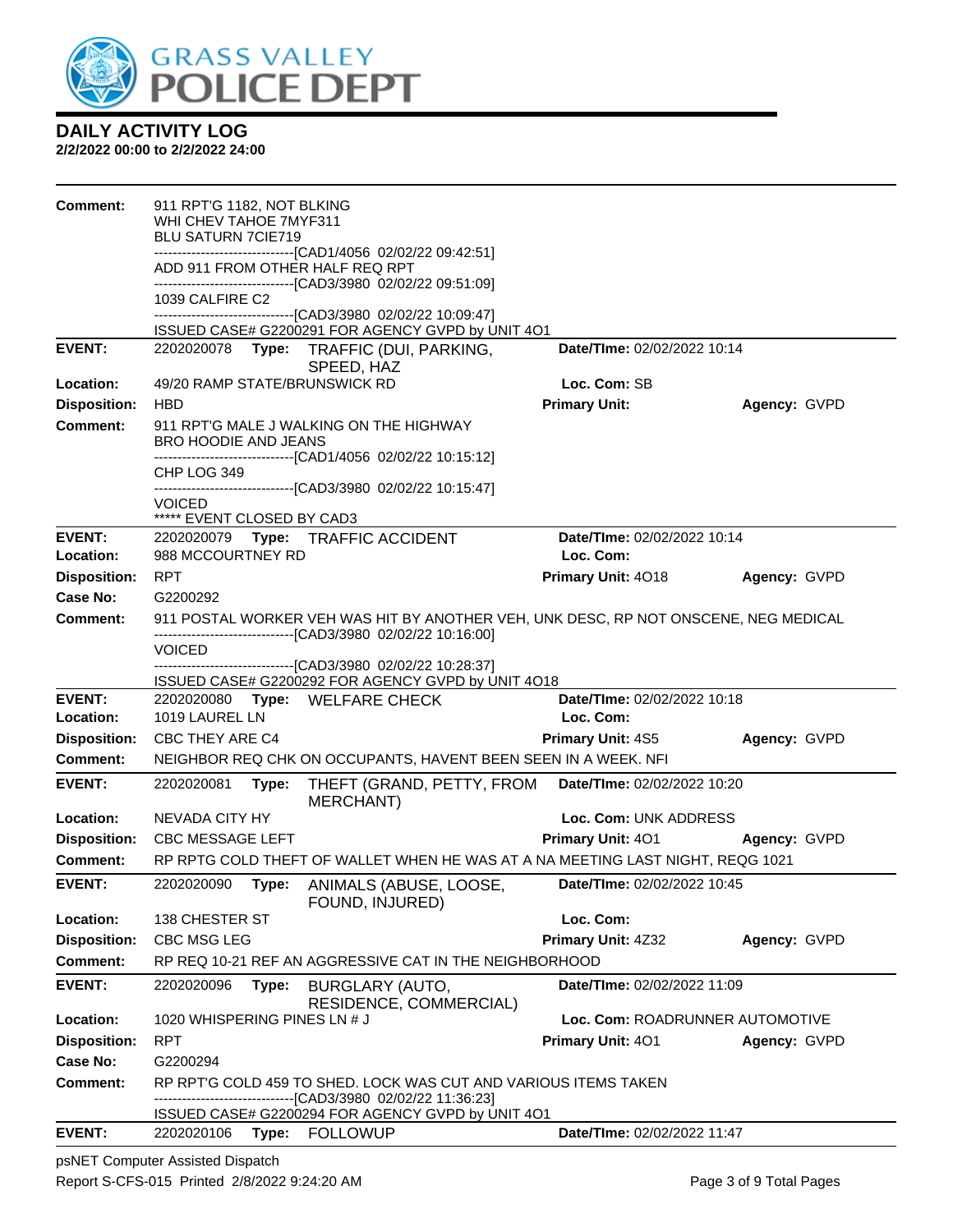

**2/2/2022 00:00 to 2/2/2022 24:00**

| Location:                       | 129 S AUBURN ST                                                                                                                                                                                                                                                                                                                                                                                                               | Loc. Com: GRASS VALLEY POLICE DEPARTMENT                                                      |
|---------------------------------|-------------------------------------------------------------------------------------------------------------------------------------------------------------------------------------------------------------------------------------------------------------------------------------------------------------------------------------------------------------------------------------------------------------------------------|-----------------------------------------------------------------------------------------------|
| <b>Disposition:</b>             | <b>CBC</b>                                                                                                                                                                                                                                                                                                                                                                                                                    | <b>Primary Unit: 401</b><br>Agency: GVPD                                                      |
| Comment:                        | RP IN THE LOBBY REQ CTC REF CASE TAKEN BY 4021                                                                                                                                                                                                                                                                                                                                                                                |                                                                                               |
| <b>EVENT:</b><br>Location:      | 2202020110 Type: ALL OTHERS<br>155 GLASSON WY                                                                                                                                                                                                                                                                                                                                                                                 | Date/TIme: 02/02/2022 12:00<br>Loc. Com: SIERRA NEVADA MEMORIAL<br><b>HOSPITAL</b>            |
| <b>Disposition:</b>             | <b>CBC</b>                                                                                                                                                                                                                                                                                                                                                                                                                    | Primary Unit: 4018<br><b>Agency: GVPD</b>                                                     |
| Comment:                        | UNK DOT<br>------------------------------[CAD3/3980 02/02/22 12:01:06]                                                                                                                                                                                                                                                                                                                                                        | STAFF RPTG 5150 LEFT THE HOSPITAL WMA BLN MID LENGTH HAIR THIN BUILD WEARING A PURPLE GOWN,   |
|                                 | VOICED<br>-------------------------[CAD1/4056 02/02/22 12:04:56]                                                                                                                                                                                                                                                                                                                                                              |                                                                                               |
|                                 | PAST ATTEMPTS OF HARM WITH A KNIFE                                                                                                                                                                                                                                                                                                                                                                                            | PER CSU, ON A HOLD FOR 1146 IDEATIONS, KNOWN TO USE METH AND BECOME ANGRY                     |
| <b>EVENT:</b>                   | 2202020112 Type: VEH CITES, VIN, TOWS, DUI                                                                                                                                                                                                                                                                                                                                                                                    | Date/TIme: 02/02/2022 12:08                                                                   |
| Location:                       | 972 SUTTON WY                                                                                                                                                                                                                                                                                                                                                                                                                 | Loc. Com: BEST WESTERN 530 273 1393                                                           |
| <b>Disposition:</b><br>Comment: | <b>HBD CBCBEAT INFO</b><br>RP RPT'G A ENVIRONMENTALLY POLLUTING DRK BLU/BLK HONDA LP:8AVU715                                                                                                                                                                                                                                                                                                                                  | <b>Primary Unit:</b><br>Agency: GVPD                                                          |
|                                 | ***** EVENT CLOSED BY CAD3 WITH COMMENT-CBCBEAT INFO                                                                                                                                                                                                                                                                                                                                                                          |                                                                                               |
| <b>EVENT:</b>                   | 2202020113 Type: DOMESTIC VIOLENCE                                                                                                                                                                                                                                                                                                                                                                                            | Date/TIme: 02/02/2022 12:11                                                                   |
| Location:                       | 933 ALLISON RANCH RD                                                                                                                                                                                                                                                                                                                                                                                                          | Loc. Com: MINING MUSEUM                                                                       |
| <b>Disposition:</b>             | CBC 415V W VERZON LADY ON 1021                                                                                                                                                                                                                                                                                                                                                                                                | <b>Primary Unit: 401</b><br>Agency: GVPD                                                      |
| <b>Comment:</b>                 | FEMALE OUT OF THE VEH<br>WMA 30'S WHI CAP MAROON LONG SLEEVE<br>-------------------------------[CAD1/4056 02/02/22 12:11:47]<br>MALE IS NOW LEAVING IN THE BUICK, FEMALE IS NOT IN THE VEH<br>-------------------------------[CAD1/4056 02/02/22 12:12:16]<br>MALE IS NOW GOING UP FREEMAN LN, NEG LP<br>-------------------------------[CAD1/4056 02/02/22 12:12:53]<br>XRAY IS IN THE PARKING LOT CARRYING A LAUNDRY BASKET | 911 RP'TG MALE AND FEMALE IN A WHI BUICK SCREAMING, MALE IS NOW PHYSICALLY DRAGGING THE       |
| <b>EVENT:</b>                   | 2202020117 Type: EXTRA PATROL                                                                                                                                                                                                                                                                                                                                                                                                 | Date/TIme: 02/02/2022 12:26                                                                   |
| Location:                       | 123 MARGARET LN                                                                                                                                                                                                                                                                                                                                                                                                               | Loc. Com:                                                                                     |
| <b>Disposition:</b>             | CBC DOOR KICKED, RESECURED. UTL ANYONE<br>INSIDE.                                                                                                                                                                                                                                                                                                                                                                             | <b>Primary Unit: 4017</b><br>Agency: GVPD                                                     |
| <b>Comment:</b>                 | OPEN WINDOW, SIGNS OF ENTRY<br>--------------------------------[CAD3/3980_02/02/22 12:29:09]<br>EVENT LOCATION CHANGED FROM 123 MARGARET LN                                                                                                                                                                                                                                                                                   |                                                                                               |
| <b>EVENT:</b>                   | 2202020118 Type: TRAFFIC (DUI, PARKING,<br>SPEED, HAZ                                                                                                                                                                                                                                                                                                                                                                         | Date/TIme: 02/02/2022 12:29                                                                   |
| Location:                       | 129 S AUBURN ST                                                                                                                                                                                                                                                                                                                                                                                                               | Loc. Com: GRASS VALLEY POLICE DEPARTMENT                                                      |
| <b>Disposition:</b>             | <b>CBC</b>                                                                                                                                                                                                                                                                                                                                                                                                                    | Primary Unit: 401<br>Agency: GVPD                                                             |
| Comment:                        | RP IN THE LOBBY TO DISCUSS A PARKING CITATION<br>***** EVENT CLOSED BY CAD3                                                                                                                                                                                                                                                                                                                                                   |                                                                                               |
| <b>EVENT:</b>                   | 2202020126<br><b>BURGLARY (AUTO,</b><br>Type:<br>RESIDENCE, COMMERCIAL)                                                                                                                                                                                                                                                                                                                                                       | Date/TIme: 02/02/2022 12:53                                                                   |
| Location:                       | 304 SUTTON WY #38                                                                                                                                                                                                                                                                                                                                                                                                             | Loc. Com: OLYMPIA GARDEN APARTMENTS                                                           |
| <b>Disposition:</b>             | <b>CIV</b>                                                                                                                                                                                                                                                                                                                                                                                                                    | Primary Unit: 4018<br>Agency: GVPD                                                            |
| Comment:                        | HIM THEY STOLE ITEMS<br>PHOTOS WERE SENT 20 MIN AGO                                                                                                                                                                                                                                                                                                                                                                           | 911 XFER FROM CHP/ RP ADVISING HIS EX GIRLFIEND SENT HIM PICTURES FROM INSIDE THE APT TELLING |
| <b>EVENT:</b><br>Location:      | 2202020130<br>Type:<br><b>ALL OTHERS</b><br>129 S AUBURN ST                                                                                                                                                                                                                                                                                                                                                                   | Date/TIme: 02/02/2022 13:02<br>Loc. Com: GRASS VALLEY POLICE DEPARTMENT                       |

psNET Computer Assisted Dispatch Report S-CFS-015 Printed 2/8/2022 9:24:20 AM Page 4 of 9 Total Pages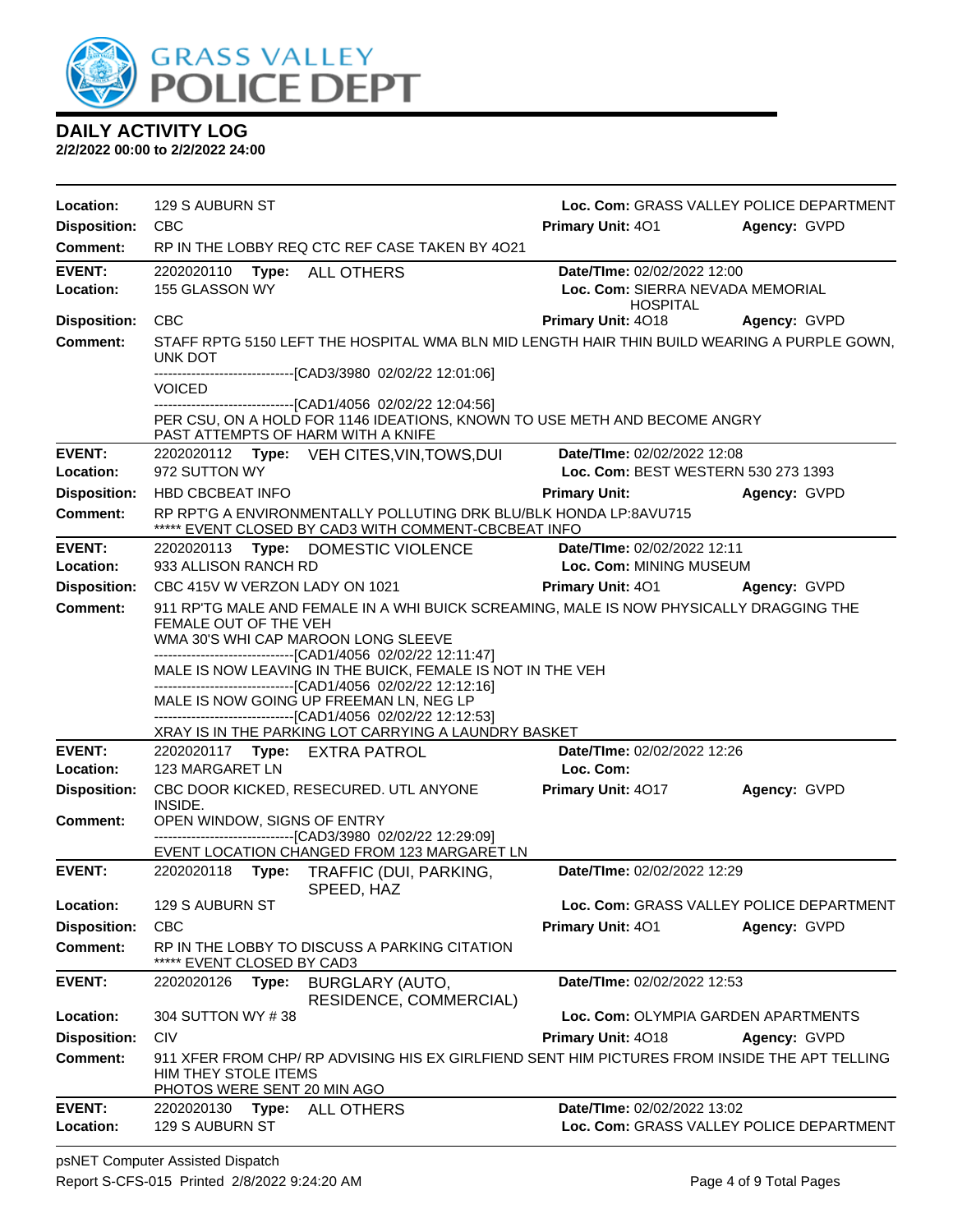

| <b>Disposition:</b> | <b>CBC</b>                         |       |                                                                                                                                                                                           | <b>Primary Unit: 4S5</b>           | Agency: GVPD                           |
|---------------------|------------------------------------|-------|-------------------------------------------------------------------------------------------------------------------------------------------------------------------------------------------|------------------------------------|----------------------------------------|
| <b>Comment:</b>     |                                    |       | RP IN THE LOBBY TO DISCUSS HIS RIGHTS                                                                                                                                                     |                                    |                                        |
| <b>EVENT:</b>       | 2202020131                         |       | Type: FOOT PATROL                                                                                                                                                                         | Date/TIme: 02/02/2022 13:05        |                                        |
| Location:           |                                    |       | IDAHO MARYLAND RD/BRUNSWICK RD                                                                                                                                                            | Loc. Com:                          |                                        |
| <b>Disposition:</b> | <b>CBC</b>                         |       |                                                                                                                                                                                           | Primary Unit: 4017                 | Agency: GVPD                           |
| <b>Comment:</b>     |                                    |       | WOODED AREA BETWEEN WHISPERING PINES / IDAHO MARYLAND<br>-------------------------------[CAD1/4056 02/02/22 13:07:46]                                                                     |                                    |                                        |
|                     |                                    |       | EVENT LOCATION CHANGED FROM IDAHO MARYLAND RD/BRUNSWICK                                                                                                                                   |                                    |                                        |
| <b>EVENT:</b>       |                                    |       | 2202020132 Type: TRAFFIC (DUI, PARKING,                                                                                                                                                   | <b>Date/Time: 02/02/2022 13:12</b> |                                        |
| Location:           | 49/20 RAMP STATE/DORSEY DR         |       | SPEED, HAZ                                                                                                                                                                                | Loc. Com: NBO                      |                                        |
| <b>Disposition:</b> | <b>HBD</b>                         |       |                                                                                                                                                                                           | <b>Primary Unit:</b>               | Agency: GVPD                           |
| <b>Comment:</b>     | GOT OFF ON IDAHO MARYLAND          |       | 911 LIGHT ORG PICK UP W/WHI PANELS RUNNING VEHS OFF THE RW, TRANSFER TO CHP. WHILE LL VEH<br>-------------------------------[CAD3/3980 02/02/22 13:12:35]                                 |                                    |                                        |
|                     | <b>VOICED</b>                      |       |                                                                                                                                                                                           |                                    |                                        |
|                     | ***** EVENT CLOSED BY CAD1         |       |                                                                                                                                                                                           |                                    |                                        |
| <b>EVENT:</b>       |                                    |       | 2202020135 Type: COMMUNITY POLICING<br><b>ACTION</b>                                                                                                                                      | Date/TIme: 02/02/2022 13:14        |                                        |
| <b>Disposition:</b> | <b>CBC</b>                         |       |                                                                                                                                                                                           | <b>Primary Unit: 402</b>           | Agency: GVPD                           |
| <b>Comment:</b>     |                                    |       |                                                                                                                                                                                           |                                    |                                        |
| <b>EVENT:</b>       |                                    |       | 2202020137 Type: PROPERTY LOST OR FOUND                                                                                                                                                   | Date/TIme: 02/02/2022 13:26        |                                        |
| Location:           | 20 RAMP STATE/MCCOURTNEY RD        |       |                                                                                                                                                                                           | Loc. Com:                          |                                        |
| <b>Disposition:</b> | <b>HBD 1039 CHP</b>                |       |                                                                                                                                                                                           | <b>Primary Unit:</b>               | Agency: GVPD                           |
| <b>Comment:</b>     |                                    |       | RP RPTG HE PULLED A GENERATOR OFF THE HIGHWAY AND IT IS NOW ON THE SIDE OF THE RW<br>***** EVENT CLOSED BY CAD3 WITH COMMENT-1039 CHP                                                     |                                    |                                        |
| <b>EVENT:</b>       |                                    |       | 2202020142 Type: FOOT PATROL                                                                                                                                                              | Date/TIme: 02/02/2022 13:41        |                                        |
| Location:           | <b>IDAHO MARYLAND RD/SUTTON WY</b> |       |                                                                                                                                                                                           | Loc. Com:                          |                                        |
| <b>Disposition:</b> | CBC 98T, CAMP LOCATED              |       |                                                                                                                                                                                           | Primary Unit: 4017                 | Agency: GVPD                           |
| Comment:            |                                    |       | WOODS BETWEEN IDAHO MARYLAND RD AND 1020 WHISPERING PINES LN                                                                                                                              |                                    |                                        |
|                     |                                    |       | -------------------------------[CAD1/4056 02/02/22 13:43:08]<br>EVENT LOCATION CHANGED FROM IDAHO MARYLAND / SUTTON                                                                       |                                    |                                        |
| <b>EVENT:</b>       |                                    |       | 2202020145 Type: COMMUNITY POLICING<br><b>ACTION</b>                                                                                                                                      | Date/TIme: 02/02/2022 13:56        |                                        |
| <b>Disposition:</b> | <b>CBC</b>                         |       |                                                                                                                                                                                           | <b>Primary Unit: 402</b>           | Agency: GVPD                           |
| Comment:            |                                    |       |                                                                                                                                                                                           |                                    |                                        |
| <b>EVENT:</b>       | 2202020148                         | Type: | <b>SUSPICIOUS CIRCUMSTANCE</b><br>(VEHICLE, PERSON                                                                                                                                        | Date/TIme: 02/02/2022 14:10        |                                        |
| Location:           | 113 NEAL ST                        |       |                                                                                                                                                                                           | Loc. Com: DOMINOS PIZZA            |                                        |
| <b>Disposition:</b> | CBC 98T                            |       |                                                                                                                                                                                           | Primary Unit: 4K6                  | Agency: GVPD                           |
| <b>Comment:</b>     |                                    |       | RP RPTG 2-3 MALES INF THE STORE LOOKING 11550, 1 HAS A KNIFE AND IS MAKING THE RP NERVOUS. 1<br>BLK HOODIE W/CAMO BACKPACK AND THE KNIFE, 1 RED SWEATSHIRT, AND THE UNK DESC FOR THE 3RD. |                                    |                                        |
| <b>EVENT:</b>       | 2202020154                         | Type: | <b>COMMUNITY POLICING</b><br><b>ACTION</b>                                                                                                                                                | Date/TIme: 02/02/2022 14:25        |                                        |
| <b>Disposition:</b> | <b>CBC</b>                         |       |                                                                                                                                                                                           | Primary Unit: 402                  | Agency: GVPD                           |
| Comment:            |                                    |       |                                                                                                                                                                                           |                                    |                                        |
| <b>EVENT:</b>       | 2202020156                         | Type: | <b>REPOSESSED VEHICLES</b>                                                                                                                                                                | Date/TIme: 02/02/2022 14:33        |                                        |
| Location:           | 319 RAILROAD AV                    |       |                                                                                                                                                                                           |                                    | Loc. Com: ADVANCED TOWING 530 477 5400 |
| <b>Disposition:</b> | <b>HBD</b>                         |       |                                                                                                                                                                                           | <b>Primary Unit:</b>               | Agency: GVPD                           |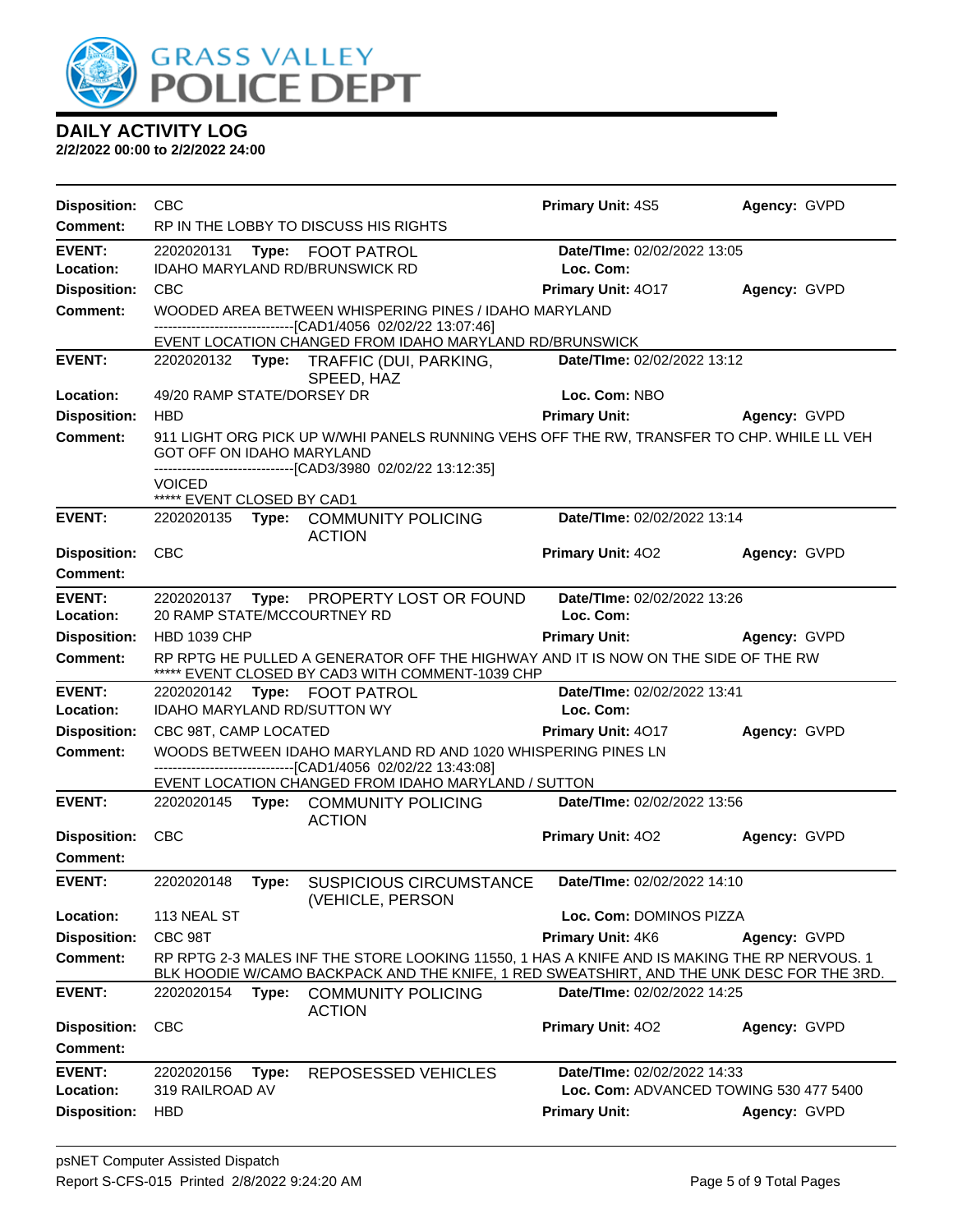

| Comment:            | <b>WHI CHALLENGER</b><br><b>UNAWARE</b>         |       |                                                                                                                                                       |                                                     |              |
|---------------------|-------------------------------------------------|-------|-------------------------------------------------------------------------------------------------------------------------------------------------------|-----------------------------------------------------|--------------|
|                     |                                                 |       | -------------------[CAD3/3980 02/02/22 16:38:03]                                                                                                      |                                                     |              |
|                     | FCN/3702203303157<br>***** EVENT CLOSED BY CAD3 |       |                                                                                                                                                       |                                                     |              |
| <b>EVENT:</b>       | 2202020161 <b>Type:</b>                         |       | DISTURBANCE (NOISE,<br>MUSIC, VERBAL, BARKI                                                                                                           | Date/TIme: 02/02/2022 15:16                         |              |
| Location:           | 119 NEAL ST                                     |       |                                                                                                                                                       | Loc. Com: WILD BIRDS UNLIMITED                      |              |
| <b>Disposition:</b> | UTL                                             |       |                                                                                                                                                       | Primary Unit: 4K6                                   | Agency: GVPD |
| <b>Comment:</b>     |                                                 |       | 911 RPT'G ANGRY WMA GRY HAIR GRY MUSTACHE WITH A BIKE, OPEN BEER IN THE CUPHOLDER OF THE<br>BIKE. NOW LEAVING UP NEAL TWRDS MILL                      |                                                     |              |
| <b>EVENT:</b>       | 2202020162                                      |       | <b>Type:</b> VEH CITES, VIN, TOWS, DUI                                                                                                                | Date/TIme: 02/02/2022 15:17                         |              |
| <b>Disposition:</b> | <b>CBC</b>                                      |       |                                                                                                                                                       | Primary Unit: 401                                   | Agency: GVPD |
| <b>Comment:</b>     |                                                 |       |                                                                                                                                                       |                                                     |              |
| <b>EVENT:</b>       | 2202020164                                      | Type: | <b>FOLLOWUP</b>                                                                                                                                       | Date/TIme: 02/02/2022 15:24                         |              |
| Location:           | 115 UNION JACK ST                               |       |                                                                                                                                                       | Loc. Com:                                           |              |
| <b>Disposition:</b> | <b>CBC SUP RPT</b>                              |       |                                                                                                                                                       | <b>Primary Unit: 4K6</b>                            | Agency: GVPD |
| <b>Comment:</b>     |                                                 |       | REQG 1021 REGARDING ISSUED CASE# G2200244 FOR AGENCY GVPD by UNIT 4O24                                                                                |                                                     |              |
| <b>EVENT:</b>       | 2202020169                                      | Type: | 911 UNKNOWN<br>(HANGUPS, ABAN'S)                                                                                                                      | Date/TIme: 02/02/2022 15:42                         |              |
| Location:           | 757 SUTTON WY                                   |       |                                                                                                                                                       | Loc. Com: WELLS FARGO                               |              |
| <b>Disposition:</b> | INF LOG PER 4018                                |       |                                                                                                                                                       | <b>Primary Unit:</b>                                | Agency: GVPD |
| <b>Comment:</b>     | 911 OPEN LINE                                   |       |                                                                                                                                                       |                                                     |              |
|                     |                                                 |       | ------------------------------[CAD1/4056 02/02/22 15:43:34]<br>OPEN LINE W STATIC ON CALLBACK<br>***** EVENT CLOSED BY CAD1 WITH COMMENT-LOG PER 4018 |                                                     |              |
| <b>EVENT:</b>       | 2202020171                                      |       | Type: 911 UNKNOWN<br>(HANGUPS, ABAN'S)                                                                                                                | Date/TIme: 02/02/2022 15:55                         |              |
| Location:           | 302 RAILROAD AV                                 |       |                                                                                                                                                       | Loc. Com:                                           |              |
| <b>Disposition:</b> | HBD NEG SIGN HIST W NUMBER                      |       |                                                                                                                                                       | <b>Primary Unit:</b>                                | Agency: GVPD |
| <b>Comment:</b>     | 911 ABAN                                        |       | ------------------[CAD3/3980_02/02/22 15:55:17]                                                                                                       |                                                     |              |
|                     | MSG LEFT ON CB                                  |       |                                                                                                                                                       |                                                     |              |
|                     |                                                 |       | ***** EVENT CLOSED BY CAD1 WITH COMMENT-NEG SIGN HIST W NUMBER                                                                                        |                                                     |              |
| <b>EVENT:</b>       | 2202020185                                      | Type: | 911<br>UNKNOWN/HANGUPS, ABANS                                                                                                                         | Date/TIme: 02/02/2022 17:07                         |              |
| Location:           | 760 SO AUBURN ST                                |       |                                                                                                                                                       | Loc. Com:                                           |              |
| <b>Disposition:</b> | <b>HBD</b>                                      |       |                                                                                                                                                       | <b>Primary Unit:</b>                                | Agency: GVPD |
| Comment:            | <b>TEST CALL</b>                                |       |                                                                                                                                                       |                                                     |              |
| <b>EVENT:</b>       | 2202020188                                      | Type: | DISTURBANCE (NOISE,<br>MUSIC, VERBAL, BARKI                                                                                                           | Date/TIme: 02/02/2022 17:19                         |              |
| Location:           | 155 GLASSON WY                                  |       |                                                                                                                                                       | Loc. Com: SIERRA NEVADA MEMORIAL<br><b>HOSPITAL</b> |              |
| <b>Disposition:</b> | <b>CBC</b>                                      |       |                                                                                                                                                       | Primary Unit: 4018                                  | Agency: GVPD |
| <b>Comment:</b>     |                                                 |       | STAFF REQ ASSIST W/ AGGITATED MALE BED 20. MALE IS ON A HOLD                                                                                          |                                                     |              |
| <b>EVENT:</b>       | 2202020193                                      | Type: | 911 UNKNOWN<br>(HANGUPS, ABAN'S)                                                                                                                      | Date/TIme: 02/02/2022 17:53                         |              |
| Location:           |                                                 |       | LAT: 39.21891700 LONG: -121.052427                                                                                                                    | Loc. Com:                                           |              |
| <b>Disposition:</b> | <b>HBD</b>                                      |       |                                                                                                                                                       | <b>Primary Unit:</b>                                | Agency: GVPD |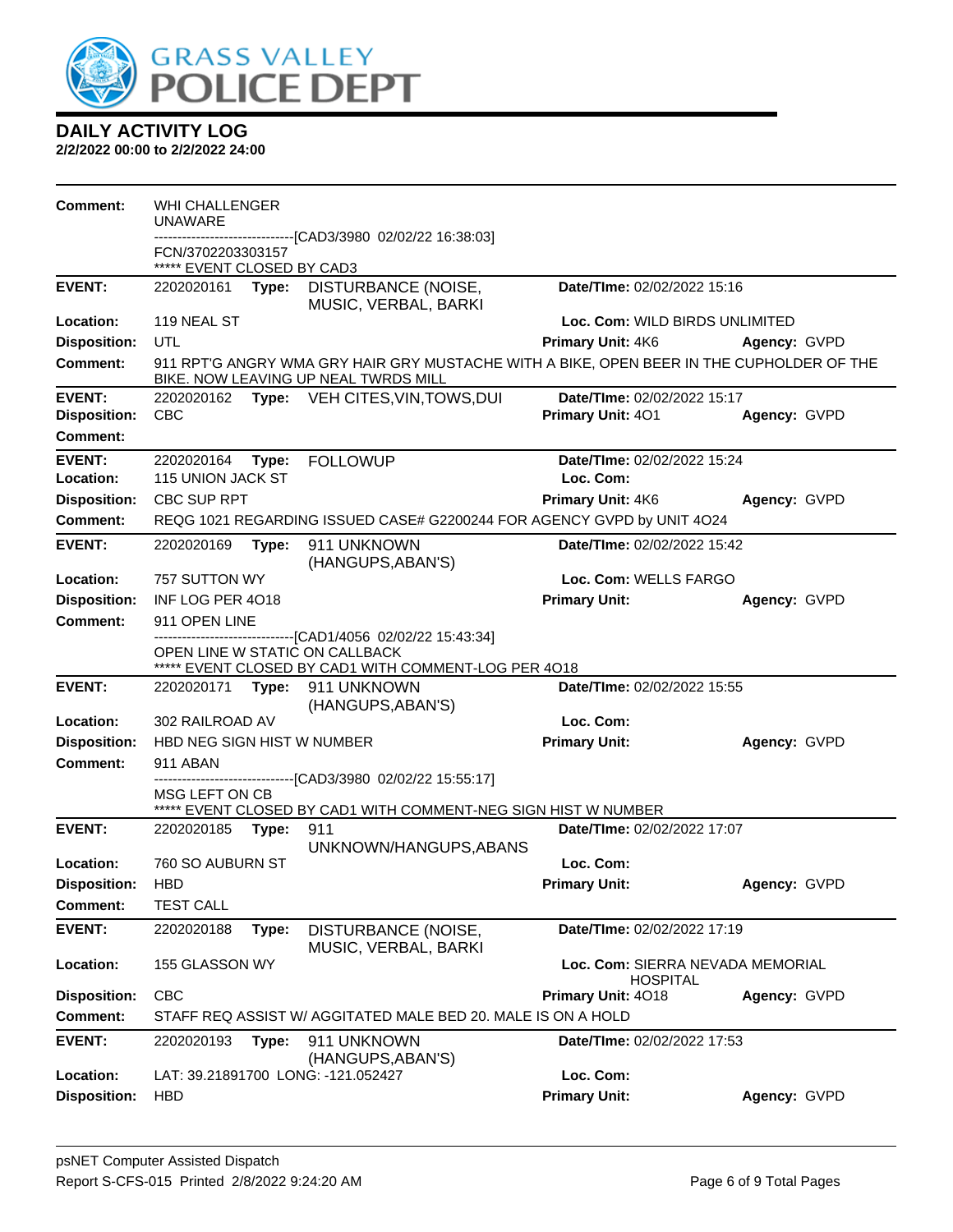

| <b>Comment:</b>     | 911 ABAN                                                                                                                                                                                                                                                                                                                                                      |                                |              |
|---------------------|---------------------------------------------------------------------------------------------------------------------------------------------------------------------------------------------------------------------------------------------------------------------------------------------------------------------------------------------------------------|--------------------------------|--------------|
|                     | ----------------[CAD3/3980_02/02/22_17:54:29]<br>ON CB OPEN LINE AND THEN HANG UP                                                                                                                                                                                                                                                                             |                                |              |
|                     | ***** EVENT CLOSED BY CAD1                                                                                                                                                                                                                                                                                                                                    |                                |              |
| <b>EVENT:</b>       | Type: SUSPICIOUS CIRCUMSTANCE<br>2202020195<br>(VEHICLE, PERSON                                                                                                                                                                                                                                                                                               | Date/TIme: 02/02/2022 18:00    |              |
| Location:           | OLD TUNNEL/NEW CONSTRUCTION                                                                                                                                                                                                                                                                                                                                   | Loc. Com:                      |              |
| <b>Disposition:</b> | UTL                                                                                                                                                                                                                                                                                                                                                           | <b>Primary Unit: 4K6</b>       | Agency: GVPD |
| <b>Comment:</b>     | 1S11 WAS FLAGGED DOWN REF A SUS SUBJ YELLING AND THROWING ROCKS                                                                                                                                                                                                                                                                                               |                                |              |
| <b>EVENT:</b>       | DISTURBANCE (NOISE,<br>2202020196<br>Type:                                                                                                                                                                                                                                                                                                                    | Date/TIme: 02/02/2022 18:13    |              |
|                     | MUSIC, VERBAL, BARKI                                                                                                                                                                                                                                                                                                                                          |                                |              |
| Location:           | 589 E MAIN ST                                                                                                                                                                                                                                                                                                                                                 | Loc. Com: NATURAL SELECTION    |              |
| <b>Disposition:</b> | INF PER 4018                                                                                                                                                                                                                                                                                                                                                  | <b>Primary Unit:</b>           | Agency: GVPD |
| <b>Comment:</b>     | 911 ABAN                                                                                                                                                                                                                                                                                                                                                      |                                |              |
|                     | ------------------------------[CAD1/4056 02/02/22 18:13:54]<br>EVENT CALL TYPE CHANGED FROM 911                                                                                                                                                                                                                                                               |                                |              |
|                     | -------------------------------[CAD1/4056 02/02/22 18:15:20]                                                                                                                                                                                                                                                                                                  |                                |              |
|                     | RP RPT'G EMPLOYEE REFUSED TO WEAR A MASK AND WAS CAUSING A SCENE, WHILE LL THE SUBJ                                                                                                                                                                                                                                                                           |                                |              |
|                     | WALKED INTO THE PARKING LOT. RP CAN NO LONGER SEE HIM. ADV TO CALL BACK IF SUBJ RETURNED<br>***** EVENT CLOSED BY CAD1 WITH COMMENT-PER 4018                                                                                                                                                                                                                  |                                |              |
| <b>EVENT:</b>       | 2202020204 Type: DISTURBANCE (NOISE,                                                                                                                                                                                                                                                                                                                          | Date/TIme: 02/02/2022 19:10    |              |
|                     | MUSIC, VERBAL, BARKI                                                                                                                                                                                                                                                                                                                                          |                                |              |
| Location:           | 1221 E MAIN ST # 32                                                                                                                                                                                                                                                                                                                                           | Loc. Com: HOLIDAY LODGE        |              |
| <b>Disposition:</b> | ARA                                                                                                                                                                                                                                                                                                                                                           | Primary Unit: 4011             | Agency: GVPD |
| <b>Case No:</b>     | G2200295                                                                                                                                                                                                                                                                                                                                                      |                                |              |
| <b>Comment:</b>     | 911 CALLER REPORTING HER BOYFRIEND IS HBD AND JUST PUNCHED HER IN SHOULDER. RP STATES SHE<br>HAS GONE OUTSIDE ROOM, HER 2 YI DAUGHTER IS INSIDE ROOM WITH SU. HBD, NEG H&S, NEG<br>WEAPONS, RP DECLINED MED                                                                                                                                                   |                                |              |
|                     | -------------------------------[CAD1/4106 02/02/22 19:50:03]<br>ISSUED CASE# G2200295 FOR AGENCY GVPD by UNIT 4O11                                                                                                                                                                                                                                            |                                |              |
|                     | ---------------------------------[CAD3/4085 02/02/22 19:59:12]                                                                                                                                                                                                                                                                                                |                                |              |
|                     | 10-39 SNMH THAT HE WAS UNCOOPERATIVE<br>-------------------------------[CAD3/4011 02/03/22 06:39:57]                                                                                                                                                                                                                                                          |                                |              |
|                     | AR BOOKED 3 COUNTS OF 1203.2, 69PC, AND 243.E1<br>------------------[CAD3/4011_02/03/22_06:53:21]                                                                                                                                                                                                                                                             |                                |              |
|                     | <b>CTC MESSAGE SENT</b>                                                                                                                                                                                                                                                                                                                                       |                                |              |
| <b>EVENT:</b>       | 2202020207 Type:<br>BURGLARY (AUTO,<br>RESIDENCE, COMMERCIAL)                                                                                                                                                                                                                                                                                                 | Date/TIme: 02/02/2022 19:22    |              |
| Location:           | 562 SUTTON WY                                                                                                                                                                                                                                                                                                                                                 | Loc. Com: ANYTIME FITNESS      |              |
| <b>Disposition:</b> |                                                                                                                                                                                                                                                                                                                                                               | Primary Unit: 4K6 Agency: GVPD |              |
| Case No:            | G2200296                                                                                                                                                                                                                                                                                                                                                      |                                |              |
| <b>Comment:</b>     | 911 REPORTING HER VEH WAS BROKEN INTO AND PURSE WAS TAKEN FROM TRUNK. RP IS STILL<br>STANDING BY, GRY CHEV COBALT LP 5WTV530, PARKED ACROSS FROM ANYTIME FITNESS UNDERNEATH A<br>LIGHT. PER RP, ENTRY GAINED BY BREAKING DRIVER SIDE WINDOW. RP LEFT VEH AT 1745, JUST CAME<br>OUT TO FIND IT.<br>------------------------------[CAD1/4106 02/02/22 19:31:37] |                                |              |
|                     | 4011 ADV                                                                                                                                                                                                                                                                                                                                                      |                                |              |
|                     | --------------------------------[CAD1/4106 02/02/22 19:40:59]<br>PER 4011 PEND FOR 4D13 WHEN HE IS CLEAR<br>-------------------------------[CAD1/4106 02/02/22 19:47:22]                                                                                                                                                                                      |                                |              |
|                     | PER 4011 SEND 4K6 WHEN CLEAR                                                                                                                                                                                                                                                                                                                                  |                                |              |
|                     | -------------------------------[CAD1/4106 02/02/22 20:27:42]<br>ISSUED CASE# G2200296 FOR AGENCY GVPD by UNIT 4O24                                                                                                                                                                                                                                            |                                |              |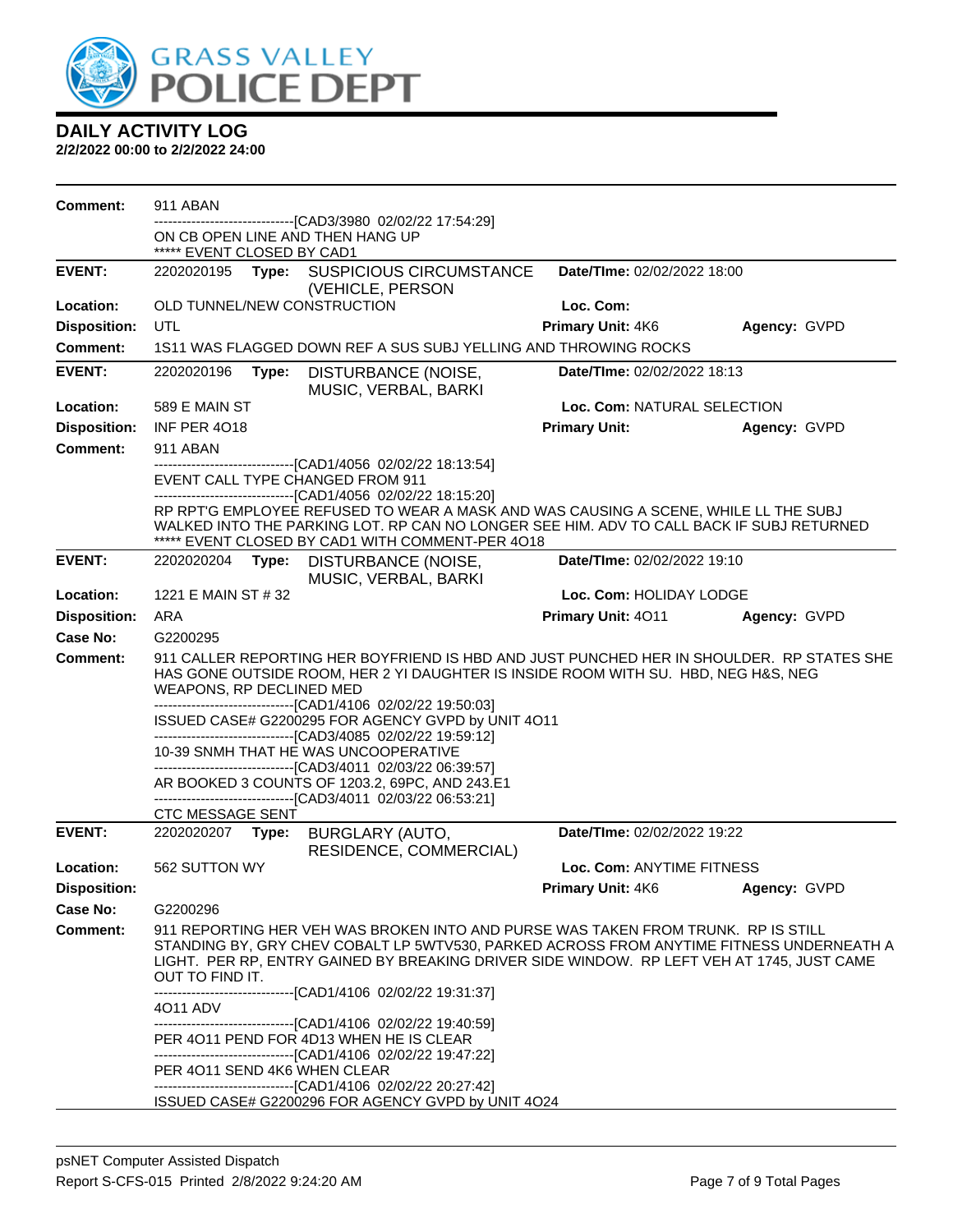

| <b>EVENT:</b>       | 2202020209                 |       | Type: ORDINANCES<br>(COUNTY/MUNICIPAL)                                                                                                            | Date/TIme: 02/02/2022 19:24 |                                          |
|---------------------|----------------------------|-------|---------------------------------------------------------------------------------------------------------------------------------------------------|-----------------------------|------------------------------------------|
| Location:           | 709 SUTTON WY              |       |                                                                                                                                                   | Loc. Com: TRI COUNTIES      |                                          |
| <b>Disposition:</b> | <b>CBC 98 T</b>            |       |                                                                                                                                                   | Primary Unit: 4020          | Agency: GVPD                             |
| Comment:            |                            |       | RP REPORTING SUBJ WITH A CAMP IN THE ATM ENCLOSURE SLEEPING, UNK DESCRIPTION, RP DOES NOT<br>WANT TO CONFRONT THEM. RP WANTS THEM MOVED ALONG     |                             |                                          |
| <b>EVENT:</b>       | 2202020215                 |       | Type: 911 UNKNOWN                                                                                                                                 | Date/TIme: 02/02/2022 20:02 |                                          |
| Location:           |                            |       | (HANGUPS, ABAN'S)<br>LAT: 39.22769300 LONG: -121.034982                                                                                           | Loc. Com:                   |                                          |
| <b>Disposition:</b> | HBD LOG PER 4K6            |       |                                                                                                                                                   | <b>Primary Unit:</b>        | Agency: GVPD                             |
| <b>Comment:</b>     |                            |       | 911 OPEN LINE, NOTHING SUS HEARD. PHASE 2, 11M AT 90%                                                                                             |                             |                                          |
|                     |                            |       | -------------------------------[CAD3/4085 02/02/22 20:03:11]                                                                                      |                             |                                          |
|                     |                            |       | ADDITIONAL 911 OPEN LINE FROM NUMBER, SOUNDS LIKE TV IN BACKGROUND                                                                                |                             |                                          |
|                     | ON CALLBACK, MSG LEFT      |       | -------------------------------[CAD3/4085 02/02/22 20:04:18]                                                                                      |                             |                                          |
|                     |                            |       | -------------------------------[CAD1/4106 02/02/22 20:08:56]                                                                                      |                             |                                          |
|                     | EXT HIST OF 911 FROM NUM   |       |                                                                                                                                                   |                             |                                          |
|                     |                            |       | -------------------------------[CAD1/4106 02/02/22 20:12:27]<br>ADDITIONAL 911 OPEN LINE POSS TV IN BACKGROUND                                    |                             |                                          |
|                     |                            |       | -------------------------------[CAD3/4085 02/02/22 20:31:28]                                                                                      |                             |                                          |
|                     |                            |       | ADDITIONAL 911 OPEN LINE FROM NUMBER, NOTHING SUS HEARD                                                                                           |                             |                                          |
|                     |                            |       | -------------------------------[CAD3/4085 02/02/22 20:32:30]<br>ON CALLBACK, MALE ANSWERED, SOUNDED CODE 4 BUT STATED HE COULD NOT HEAR AND       |                             |                                          |
|                     | <b>DISCONNECTED</b>        |       |                                                                                                                                                   |                             |                                          |
|                     |                            |       | ***** EVENT CLOSED BY CAD1 WITH COMMENT-LOG PER 4K6                                                                                               |                             |                                          |
|                     |                            |       | -------------------------------[4K6/MDT 02/02/22 20:41]<br>21 CTC MADE W/ STAFF AT CARE FACILITY. SUBJ IS C4. THEY WILL ATTEMPT TO PREVENT FUTURE |                             |                                          |
|                     |                            |       | ACCIDENTAL 911 CALLS FROM RESIDENT.                                                                                                               |                             |                                          |
|                     | <b>CBC</b>                 |       |                                                                                                                                                   |                             |                                          |
| <b>EVENT:</b>       | 2202020217                 |       | Type: 911 UNKNOWN                                                                                                                                 | Date/TIme: 02/02/2022 20:05 |                                          |
|                     |                            |       | (HANGUPS, ABAN'S)                                                                                                                                 |                             |                                          |
| Location:           | 724 EA MAIN ST             |       |                                                                                                                                                   | Loc. Com:                   |                                          |
| <b>Disposition:</b> | <b>HBD</b>                 |       |                                                                                                                                                   | <b>Primary Unit:</b>        | Agency: GVPD                             |
| <b>Comment:</b>     |                            |       | 911 OPEN LINE, SEVERAL PEOPLE HEARD IN THE BACKGROUND                                                                                             |                             |                                          |
|                     |                            |       | -------------------------------[CAD3/4085 02/02/22 20:07:02]<br>EVENT LOCATION CHANGED FROM LAT: 39.22556300 LONG: -121.053811 GRASS VALLEY       |                             |                                          |
|                     |                            |       | -------------------------[CAD3/4085 02/02/22 20:07:14]                                                                                            |                             |                                          |
|                     | ***** EVENT CLOSED BY CAD3 |       | ON CALLBACK, SUBJ CODE 4 AT A SUPPORT MEETING. ACCIDENTAL                                                                                         |                             |                                          |
| <b>EVENT:</b>       | 2202020220                 | Type: | <b>EXTRA PATROL</b>                                                                                                                               | Date/TIme: 02/02/2022 20:34 |                                          |
| Location:           | 757 SUTTON WY              |       |                                                                                                                                                   | Loc. Com: WELLS FARGO       |                                          |
| <b>Disposition:</b> | HBD LOG PER 4011           |       |                                                                                                                                                   | <b>Primary Unit:</b>        | Agency: GVPD                             |
| <b>Comment:</b>     |                            |       | KEYS TO BUSSINESS STOLEN IN A 459 TO AUTO, RP REQ EXTRA PATROLS<br>EVENT CLOSED BY CAD1 WITH COMMENT-LOG PER 4011                                 |                             |                                          |
| <b>EVENT:</b>       | 2202020223                 | Type: | TRAFFIC (DUI, PARKING,                                                                                                                            | Date/TIme: 02/02/2022 21:06 |                                          |
|                     |                            |       |                                                                                                                                                   |                             |                                          |
| Location:           |                            |       | SPEED, HAZ                                                                                                                                        |                             |                                          |
|                     |                            |       | 49/20 RAMP STATE/SO AUBURN ST                                                                                                                     | <b>MINE</b>                 | Loc. Com: NB BETWEEN S AUBURN AND EMPIRE |